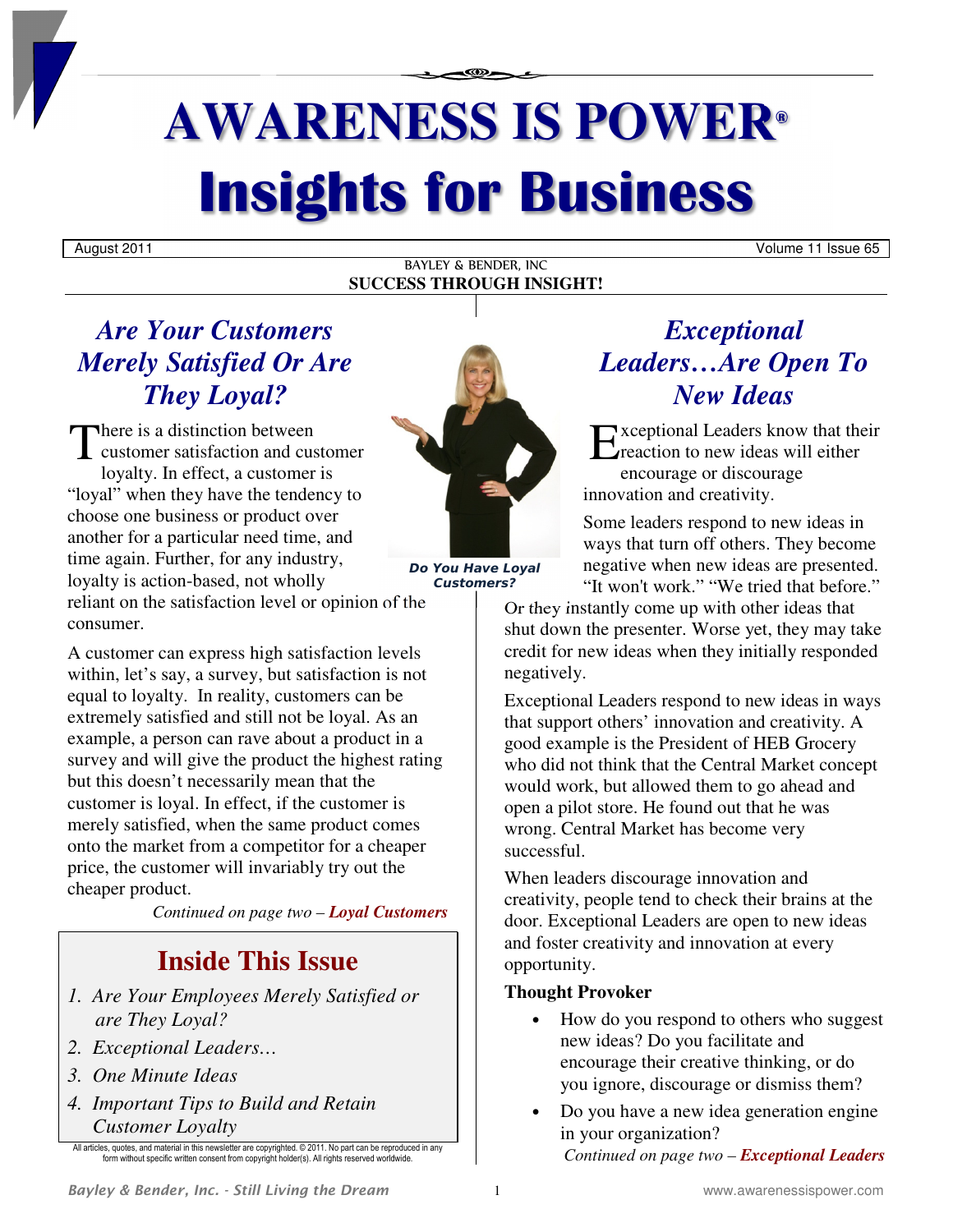## *Continued from page one – Loyal Customers*

On the other hand, if the customer is completely loyal, the customer will not go to the competitor even if it costs a little more for the product.

The advantages of achieving customer loyalty are all encompassing in nature. *Some of these include:* 

- Costs for acquiring a customer only occur at the beginning of a customer relationship. In effect, the longer the relationship is, the lower the recurring costs associated with wooing customers.
- Long-term, loyal customers are more likely to initiate free word-of-mouth referrals and promotions.
- Long-term customers have a tendency to be disinclined to switch brands or switch to another competitor and, in addition, tend to be less sensitive to price fluctuations. The result is a more stable unit sales volume and potential increases in dollar-sales volume.
- In addition, loyal customers are likely to purchase high-margin supplemental and/or ancillary products.
- Loyalty equals less expensive services. In effect, if the customer is knowledgeable about the process involved, they require less "education," and are extremely consistent in placing orders.

So, how do you achieve customer loyalty? In order to build this long-term relationship with your customer, it is essential to have an extremely well managed customer retention program in place. No matter what industry, field, or niche of a business, all programs for customer retention must rely on communication. These communications will give consumers encouragement to remain active and will invariably entice them to continue business relations with a particular company.

If there are difficulties in obtaining and retaining a loyal customer base, it is necessary to look at the operational procedures of a company to see where it is going wrong. As an example, the greatest advice in the world on how to write engaging ads

*Continued on next column –* 

will mean nothing if customers are unhappy with their service.

Word travels fast, whether on or off the Internet, and if your customers are unhappy with their service, the business will more than likely never

> gain loyal customers. Some may even be lost in the process. Customers need to be involved in how a business is run; therefore, it is imperative that a company learns what consumers think of their customer service experience.

Chris Dekle at netpromoter.com suggests that a company needs to give surveys to their customers to determine if a business's customer service policies need to be changed or not.

Truth be told, customer loyalty is more important than customer satisfaction. There is a plethora of benefits, not just the ones listed above, that will ensue if customers become loyal, and stay loyal, to a particular company.

~ Written for us by our associate Gary Sorrell, Sorrell Associates, LLC. Copyright protected worldwide.

*Continued from page one – Exceptional Leaders*

- What processes and systems are in place to foster new ideas?
- Do you hire and nurture leading edge thinkers to insure that you innovate when the time is right?

In today's era of accelerated change, new ideas are truly the engine that drives an organization's survival and success.

~ Copyright protected by author Bruce M. Anderson. Reprinted with permission. Thinking Partners Inc.

# *Did You Know…*

**Q:** What English word has three consecutive double letters?

**A:** Bookkeeper

*Did you know "listen" and "silent" use the same letters?* 

Do you know that the words "race car" spelled backwards still spells "race car"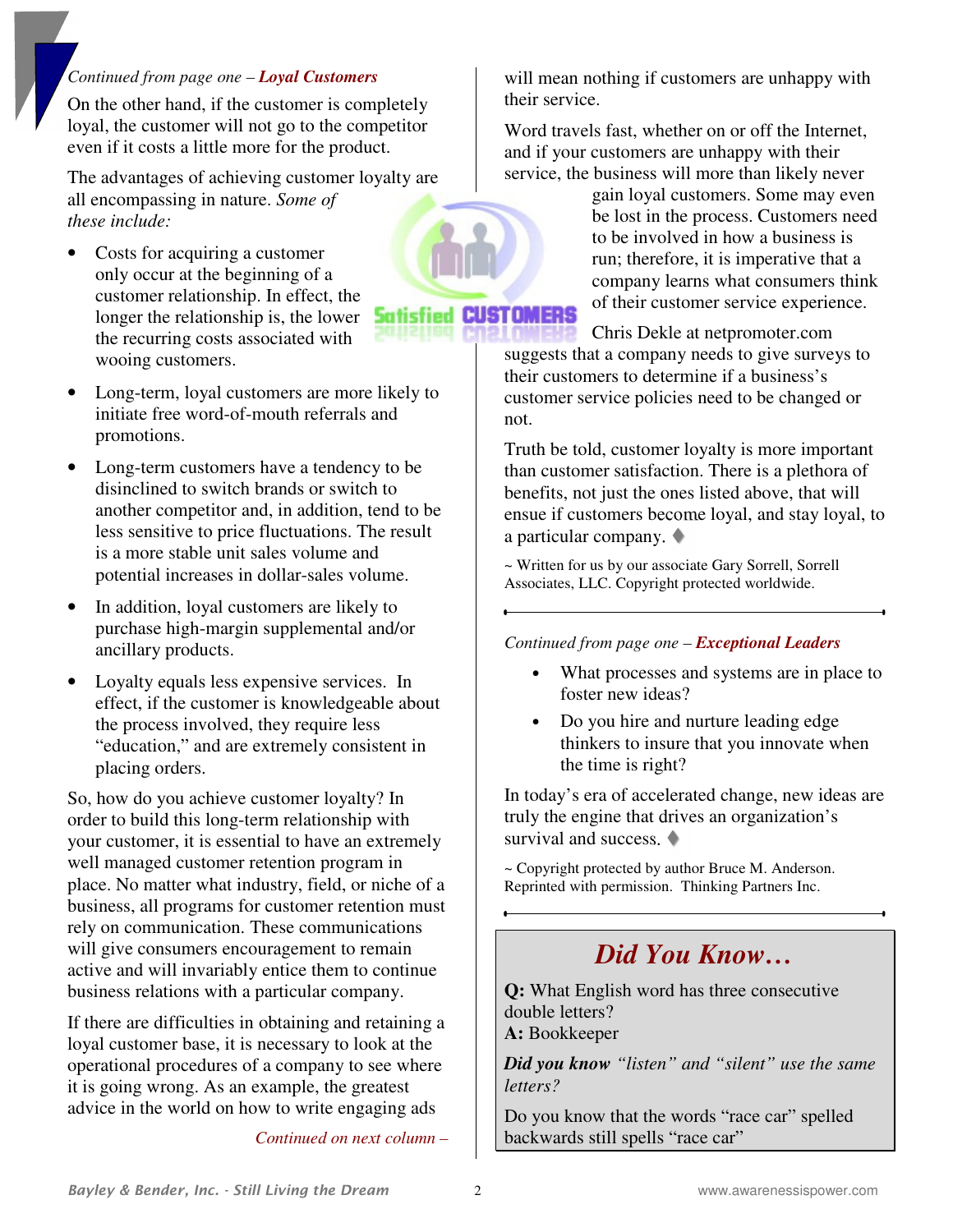# *Important Tips to Build and Retain Customer Loyalty*

eing successful in business relies almost completely on obtaining Being successful in business relies almost completely on obtained and retaining a steady customer base. Successful companies usually have 80% of their business dealings through approximately 20% of their customers.

In all actuality, too many businesses are neglecting this pursuit of customer loyalty in order to obtain new customers. Any effort to obtain customer loyalty is worth it in the longrun and will pay off substantially down the road.



*The best ways to build customer loyalty include:* 

- **Communicate:** Reach out to reoccurring customers through such things as e-mail newsletters, a holiday greeting card, monthly fliers, etc.
- **Customer Service:** Go the extra distance to meet customer needs. Even though the saying "The Customer is Always Right" doesn't really apply anymore, a good solid customer relations process is highly important.
- **Employee Loyalty:** In effect, loyalty works from the top down. This means that loyalty shown to employees makes for happier employees and they will pass that happiness and loyalty onto customers.
- **Customer Incentives:** Customers need reasons to return to a company for repeat business.
- **Reliability:** Be reliable and do what you say you're going to do. If problems arise, though, be up front with customers immediately.
- **People over Technology:** Customers are not fond of machines and, therefore, the more difficult it is to speak with a human when it is necessary will end up making the customer shy away from doing further business.

Obtaining new customers is the first step to a successful business. Retaining those customers by following some of the tips above will allow a business to remain successful for the long term.  $\bullet$ 



*"Success in business requires training and discipline and hard work. But if you're not frightened by these things, the opportunities are just as great today as they ever were." ~ David Rockefeller* 



## **Communicating Criticism**

Many managers are eager to compliment but often neglect to criticize. It's hard to tell another grown-up when they have done something incorrectly. But, managers are responsible for helping others grow and need to help mentor their employees.

#### **Here are a few guidelines to follow to help employees gain new skills:**

1. Specify the behavior and criticize the behavior – never the individual.

2. Be specific in your criticism don't generalize.

3. Say something positive about the person.

4. Show how you can work on the problem behavior as a team.

5. Understand how the employee feels and show your empathy.

6. Show your confidence in the employee.

View my profile on Linked **in** 

Find me on **Facebook** 

Don't miss next month's issue. Subscribe now!

## AWARENESS IS POWER®  *Insights for Business*

2024 Powder Mill Rd Silver Spring, MD 20903

> Tel: 301-439-8317 E-mail: aip@awarenessispower.com

Visit Our Web Site at: www.awarenessispower.com

12 Issues For Only \$97

~ Written for us by our associate Gary Sorrell, Sorrell Associates, LLC. Copyright protected worldwide. All rights

reserved.